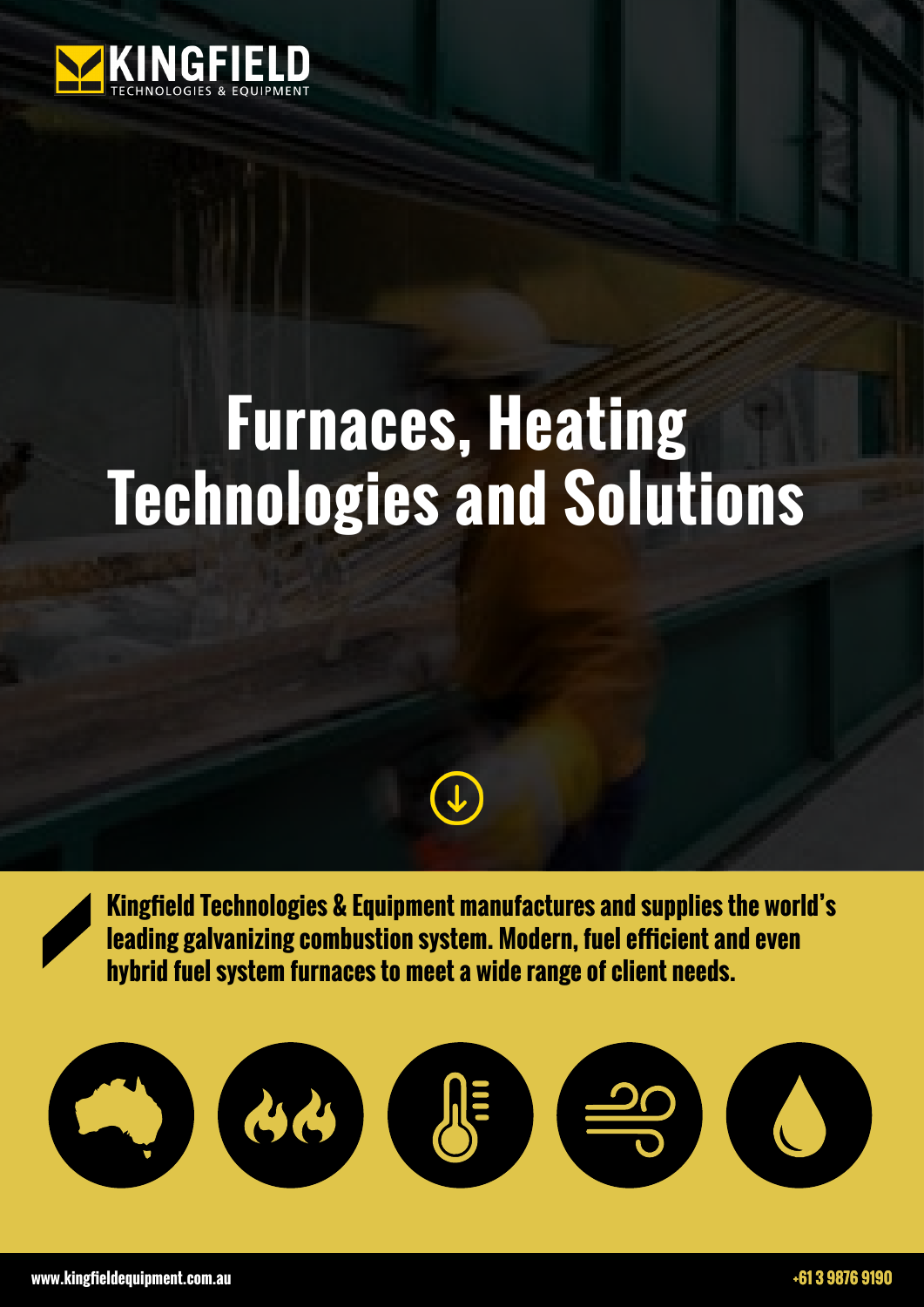

#### **Kingfield provides the world's leading combustion system.**

- 100% Australian designed and manufactured
- Fuel efficient combustion system
- Advanced Insulation system minimises heat loss.
- Efficient burners allow minimal number of burners and reduced components and maintenance
- Chamber pressure and temperature sensors
- Supplied pre-assembled for rapid installation
- On-site commissioning and testing
- Modular construction enabling kettle size change
- Extended furnace life more than 20 years without major refit
- High velocity stealth combustion systems
- Reversible/change of direction combustion system to increase kettle life.
- Turbo Heat boost function
- 3 term PID control system for zinc and flue temperature control
- Optimised thermal efficiency and heat transfer
- Finite temperature control technology
- Gas, diesel, electric and hybrid heating systems
- Furnace fume enclosures
- Advanced safety systems
- Waste heat recovery of furnace flue gases



#### **Options include:**

- Leak detection systems
- Auto heat up
- **External Thermocouple**
- PLC Control
- Exhaust damper

#### **Hybrid Furnace**

We currently have several combinations of plug and play features dependent upon the customer's requirements, available energy and energy source.

With green electricity produced from solar, wind or hydro power and now combining green hydrogen, our hybrid furnace design offers both electric & hydrogen fuel. We have a furnace design to encompass many variations and combinations. As an example a furnace which heats from green electric power through the day and then heated by green Hydrogen during the night! All this fully automated, monitored and controlled via our remote access Industry 4 digitalisation.